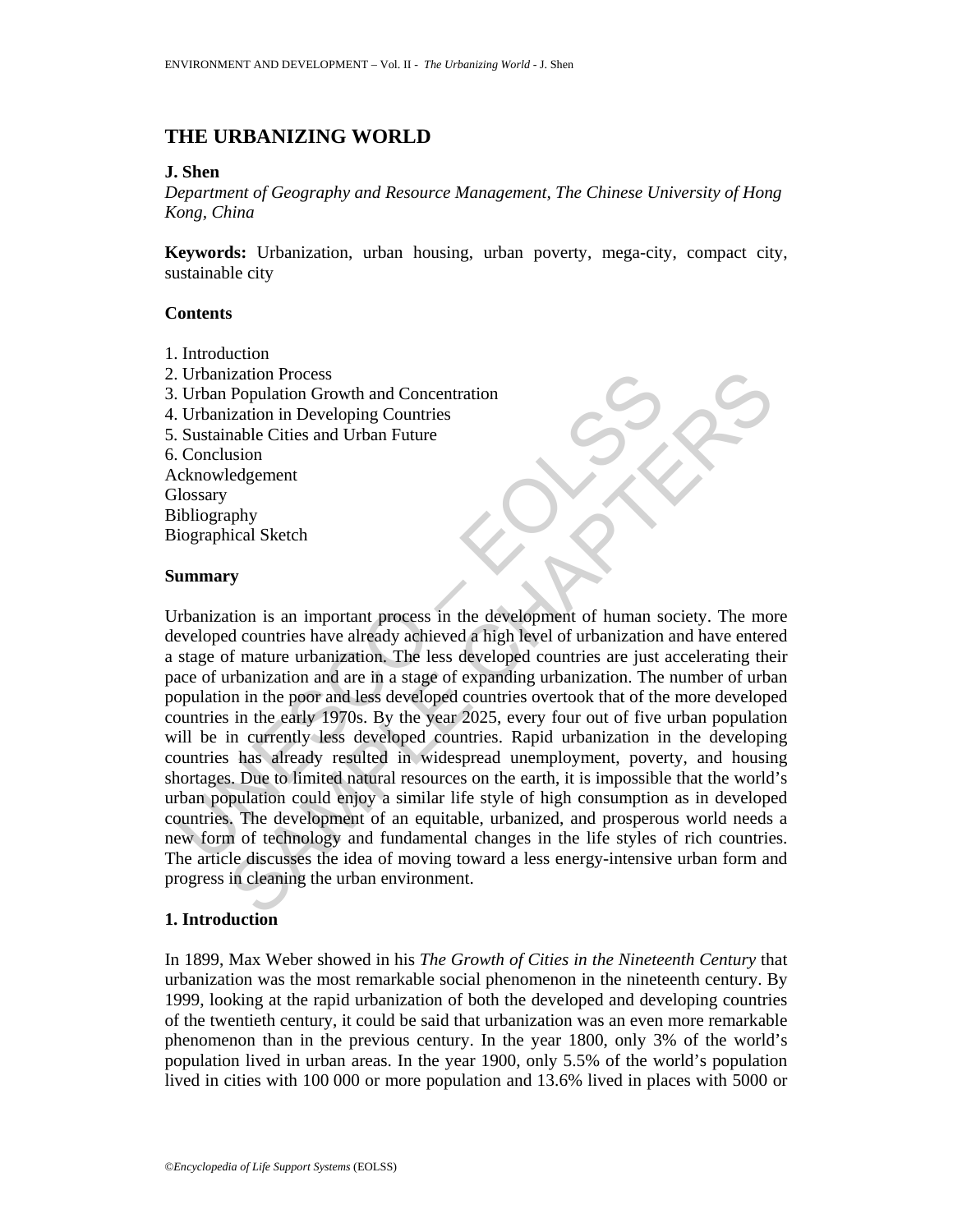more population. By the year 1994, 44.8% of the world's population lived in urban areas and the total urban population was over 2.5 billion; some 0.87 billion of these were in more developed regions and 1.65 billion were in less developed regions. It is clear that the whole world, both rich and poor countries, has been increasingly urbanized. Various urban areas have become the home of many people. Such development has intertwined with economic development and social change and has important implications for the sustainability of the world economically, socially, and ecologically.

This article will examine the concepts, trends, and problems of urbanization in the world and is divided into six sections. Section two will discuss the concepts of urbanization and its implications for development and sustainability. Section three will examine urbanization trends in the past and look into the future based on estimations and projections by the United Nations in 1995. Section four will discuss the key urban problems in the developing countries where the pace of urbanization is most rapid. Section five considers the issues of building sustainable cities in the context of increasing pressure on resources and environment. The idea of the compact city and the successful case of Xiamen city in the People's Republic of China in cleaning its environment are examined in detail. The final section concludes the main findings of the article.

# **2. Urbanization Process**

xamine urbanization trends in the past and look into the future base<br>and projections by the United Nations in 1995. Section four will discrete<br>corollems in the developing countries where the pace of urbanization<br>cection fi urbanization trends in the past and look into the future-based on estimation<br>critions by the United Nations in 1995. Section four will discuss the key urban<br>five considers the interest of building sustainable cities in the Urbanization is an important process in the development of human society. Put simply, urbanization refers to the increase in the proportion of population living in urban areas. This may be achieved by the increase in the numbers of urban areas and the size of each urban area. It is associated with industrialization in the industrial society and the expansion of the service economy in the post-industrial society. New urban forms may appear in the era of information and service society based on information technology, Internet, communications and transportation networks. But it is unlikely that human society will undergo a de-urbanization process and that most people will move back and live in small rural settlements again in the near future. Some cities and world cities with global importance in particular will continue to assume the greatest importance in the world system.

Urbanization is the result of increasing scales of industrial and other non-agricultural activities. Population, production, and consumption are concentrated in cities for two main reasons. Firstly, cities are usually advantageous locations of various economic activities offering quality infrastructure, and a high quality of material and cultural life. Secondly, due to scale and agglomeration economies, an initial investment project in a rural area will expand and the area later may become an urban area. As a result, more and more non-agricultural activities and population will be located in urbanized areas.

Many developed countries have completed the transition from agricultural society to industrial/post-industrial society while many developing countries are still in the initial stage of such transition. The necessary condition for such transition is an increase in agricultural productivity to produce surplus agricultural products. Low agricultural productivity and ever-increasing rural population in many developing countries are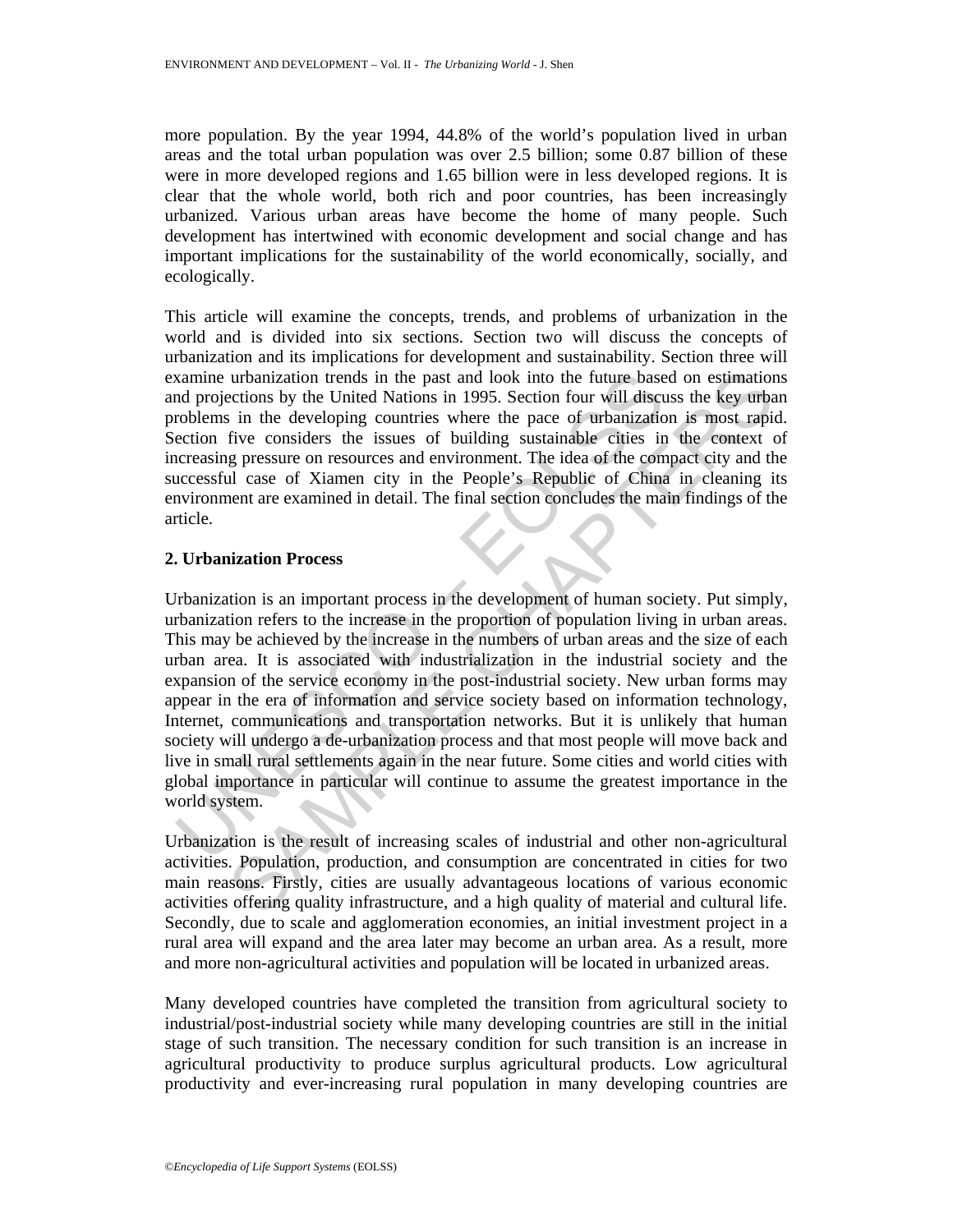main reasons for their low levels of urbanization. Some countries such as Singapore may be able to achieve a high level of urbanization without a large and advanced agricultural sector by importing agricultural products from the world market.

nd highly urbanized countries such as the United States. In 1994, 76%<br>population lived in urban areas. The total population of the United States<br>we of the world's population but used one-third of the world's nomen<br>do 26% o It purchanized countries such as the United States. In 1994, 76% of the America<br>no lived in urban area. The total population of the United States accounted for<br>e world's reputation but used one-third of the world's nonenew Urbanization not only means the spatial concentration of population and economic activities but also means a new way of life—urbanism—different from the traditional way of life in rural society. Urbanism refers to the conditions of life associated with living in cities that emphasize competition, achievement, specialization, superficiality, anonymity, and independence. Economically, the urban way of life means a high level of material satisfaction. Urban people tend to consume more energy and resources. As the urbanization continues in many developing countries, some scholars doubt whether many people in these countries can achieve levels of consumption similar to developed and highly urbanized countries such as the United States. In 1994, 76% of the American population lived in urban areas. The total population of the United States accounted for 5% of the world's population but used one-third of the world's nonrenewable resources and 26% of gross planetary product. On the other hand, 79% of the world's population lived in less developed countries but they used only one-seventh of the nonrenewable resources and 17% of gross planetary product. It is of great concern whether the earth is able to support all the population in the world with living standards as high as in the United States if many developing countries also achieve a high level of urbanization and development. At the current level of resource flow, only 15% of the world's population could be supported at such a high living standard and nothing would be left for the remaining 85% of the world's population. Without dramatic changes in resource utilization and adjustment in patterns of high mass consumption, there will be great stress on the environment as well as world peace and security.

Urbanization promises to bring people a high level of living standards. It also calls for urgent action to balance the expanding urban population with the environment. The next section will examine the trend of urban population growth in the world.



TO ACCESS ALL THE **17 PAGES** OF THIS CHAPTER, Visit: http://www.eolss.net/Eolss-sampleAllChapter.aspx

### **Bibliography**

Borja J., Castells M., Belil M., and Benner C. (1997). *Local and Global: The Management of Cities in the Information Age*, 277 pp. London: Earthscan. [This work provides analyses and insights on the impact of globalization and the information age on cities.]

Breheny M.J. (1992). The contradictions of the compact city: a review. *Sustainable Development and Urban Form* (ed. M.J. Breheny), pp. 138–159. London: Pion. [This article reviews the concept and debate on the compact city.]

Brennan E.M. (1993). Urban land and housing issues facing the third world. *Third World Cities:*